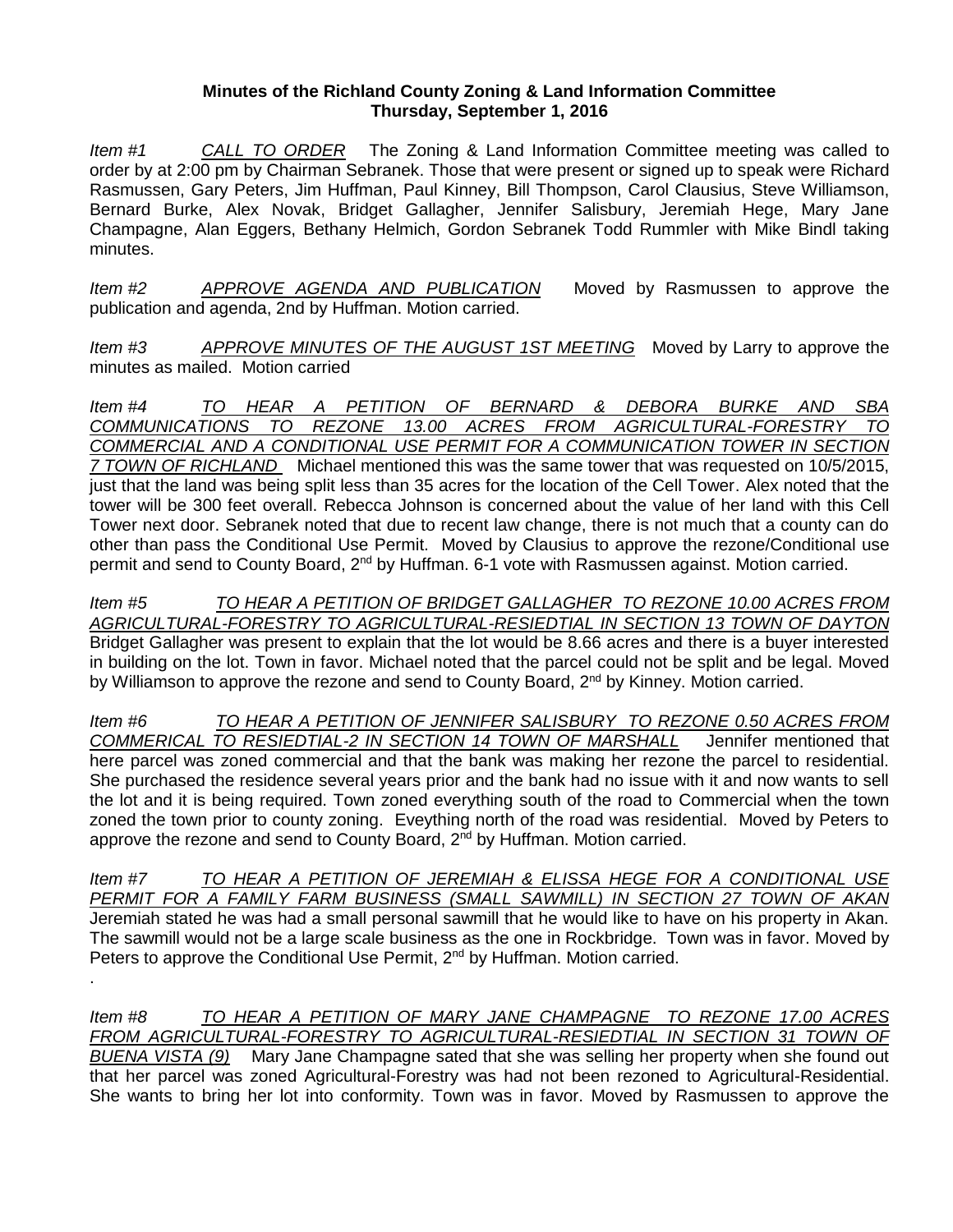rezone with the statement that it can not be further split unless approved by the county and send to County Board, 2nd by Williamson. Motion carried.

*Item #9 TO HEAR A PETITION OF GORDON MATHER & JOHN SALOW TO REZONE 15.50 ACRES FROM AGRICULTURAL-FORESTRY TO AGRICULTURAL-RESIEDTIAL IN SECTION 31 TOWN OF AKAN* Michael stated this petition needed to be postponed until next month. Moved by Rasmussen to postpone, 2<sup>nd</sup> by Williamson. Motion carried

*Item #10 ALAN EGGERS CUP FOR SAND PIT CONDITIONS* Michael noted that this was a request from a neighbors stating that Alan Eggers did not put up his 10 foot berm and the 6 months is about due. The committee reviewed the minutes from the March 7 2016 meeting. Alan stated he did not know when he was to put up the berm and how long it was to be and where. Alan also did not know how wide the top of the berm was to be. There was discussion about planting 3 rows of trees on the berms so they should be at least 12 feet wide. Moved by Williamson to give an extension to November 1st to build the berm that had not been started. The berm will go along the north property line from the west corner to the east to a point 50 feet beyond the excavation.  $2^{nd}$  by Huffman. Motion carried.

Item #11 PUBLIIC HEARING ON THE SHORELAND ORDINANCE REVISIONS Moved by Rasmussen to go into Open session, seconded by Williamson. Motion carried. Mike Bindl explained the Shoreland Ordinance had changes required to be approved by the state. They dealt with State Act 55, State Act 167 and Assembly Bill 582. Michael had handed out copies of the ordinance at previous meetings for review. No public was at the meeting. Once again, Michael mentioned that the county could not approve an ordinance more restrictive or less restrictive and this was the model ordinance that was distributed by the DNR. Michael mention he received a letter (and handed out) of items to change and had made those changes. Moved to close the public hearing by Peters, second by Williamson. Motion carried

Item #12 POSSIBLE ACTION ON SHORELAND ORDINANCE REVISIONS Moved by Willamson to approve the new model Shoreland Protection Ordinance. Seconded by Kinney. Motion carried

*Item #13* UPDATE ON PLSS CORNER PROJECT Todd Rummler was present to update the committee that August 19the was the deadline date and all projects were completed. Todd was still reviewing them and hope to be done soon.

*Item #14* FLOODPLAIN ORDINANCE REVISION Michael stated that that he took the floodplain off the agenda for this months since the meets were changing and with a full agenda, he did not want to make the agenda more confusing with the addition of the floodplain ordinance also. Michael stated it will be coming next week. Also the state sent back a letter stating the version of the ordinance was good.

*Item #15* ZONING BUDGET Michael handed out a Budget Packet to the committee members. Michael mentioned that other than moving line items around to cover the cost, he mentioned that he was keeping the numbers the same as last year.

*Item # 16* LAND RECORDS BUDGET Michael stated he changed some line item numbers and also added \$4,000 of income to the Land Records account. Michael stated that he had not heard about the grant money yet so he just used last years numbers.

*ITEM # 17* SURVEYOR BUDGET Michael and Todd stated that they were just keeping the same numbers from last year.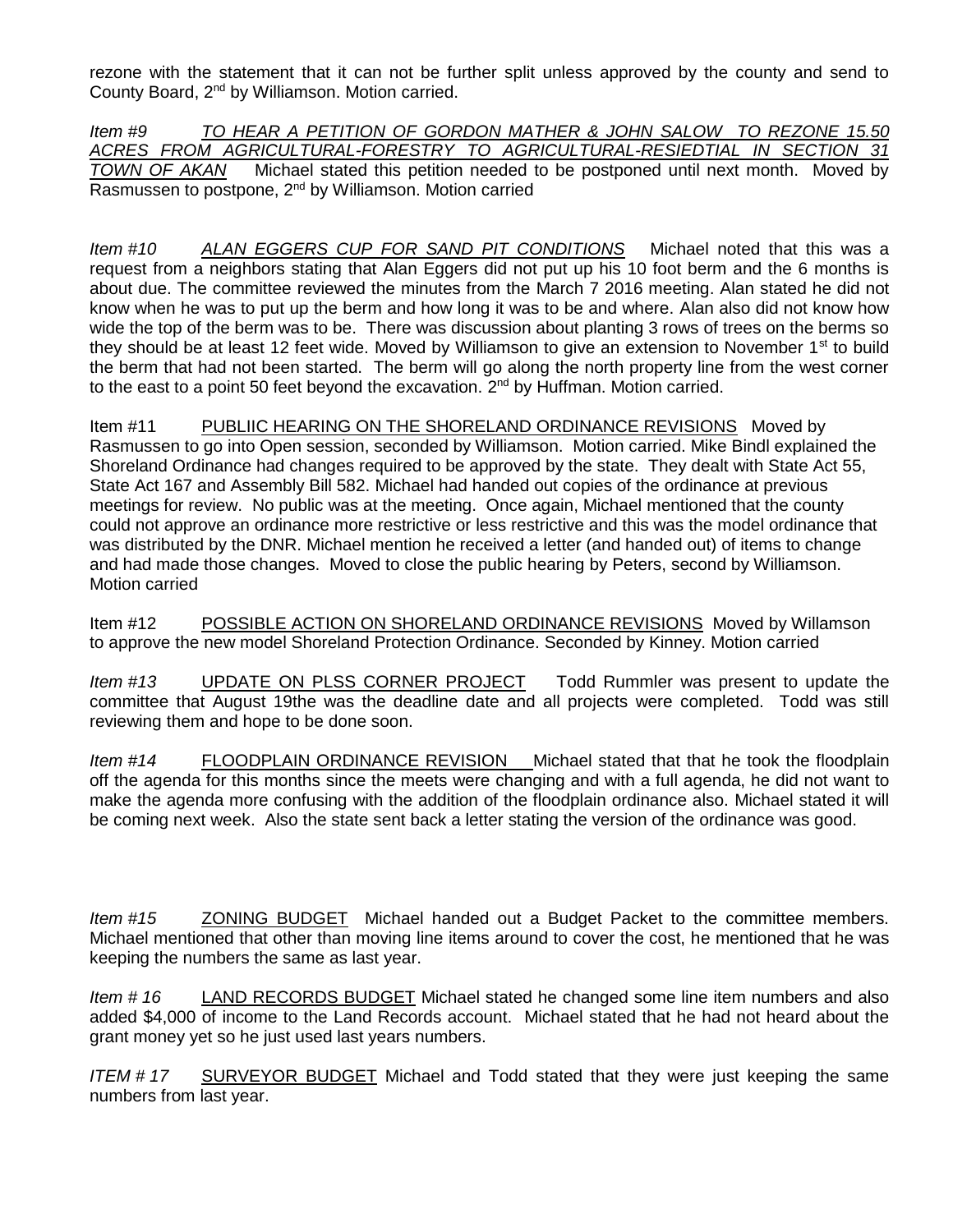*Item #18* PAY BILLS Todd explained the bills that were handed out were the bills for the PLSS corners. Project E was turned in the month before since it was done in July. Moved by Huffman to pay the bills, seconded by Peters

*Item #19* OFFICE REPORT

*ITEM #20 ADJOURN* Moved by Jim Huffman to adjourn at 3:36 pm, 2nd by Kinney. Motion carried.

Minutes respectfully submitted by Michael Bindl